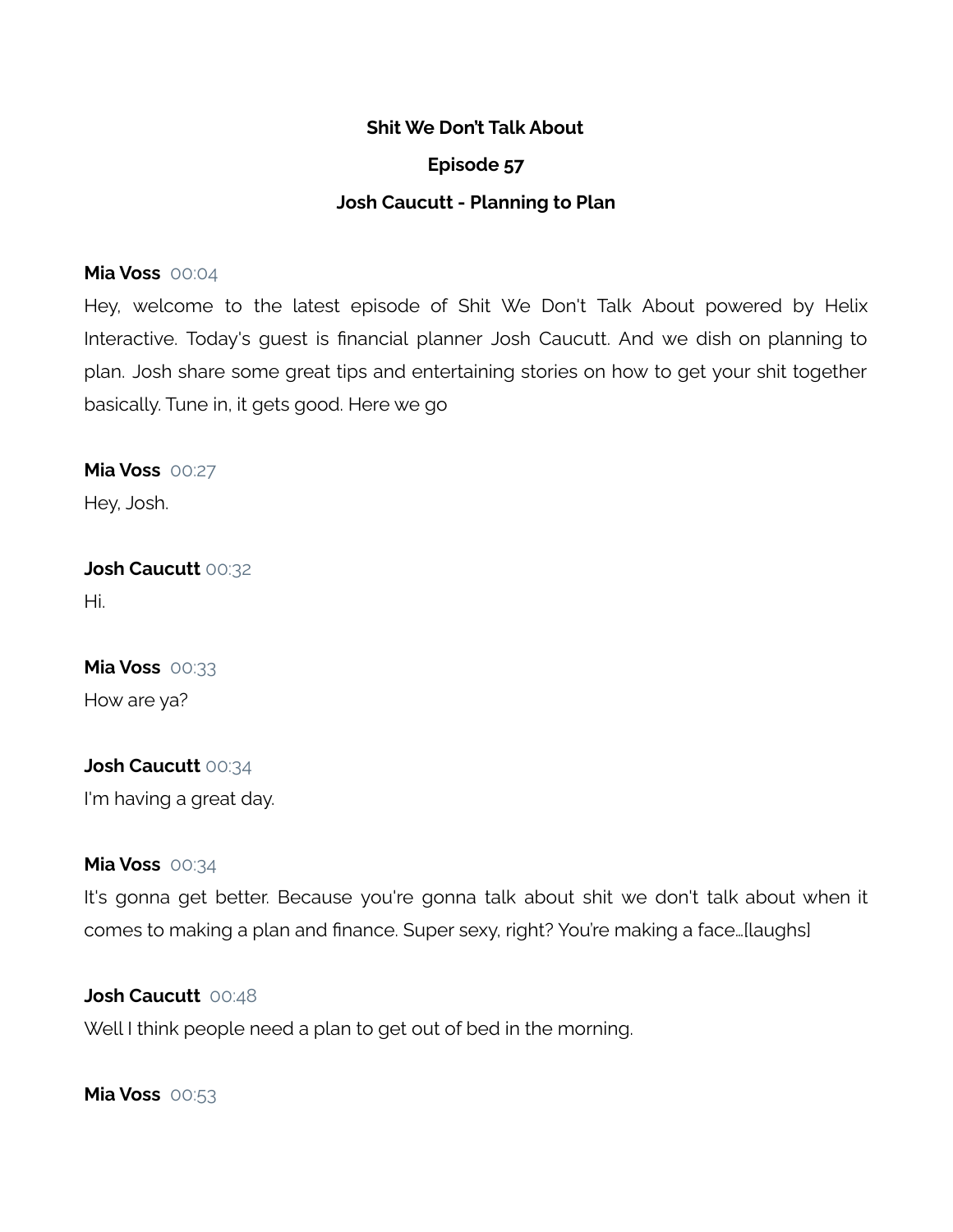## **Episode 57**

## **Josh Caucutt - Planning to Plan**

No doubt. Listen, we're two years now just officially into the pandemic. And you know, teeth brushing, putting on pants. I find that to be a life goal right now.

## **Josh Caucutt** 01:05

We have a 14 year old son. And I still every night, the routine is the same, every morning I still have to review it with him. What time are you getting out of bed? Because if I don't review it with him next thing you know, it's 6:30 in the morning, and he's playing video games or goofing around with the dog. And I asked him, Hey, you had certain things to get done. How are you doing on those? And of course he hasn't.

## **Mia Voss** 01:30

Not a thing. Right? Yeah, then they're probably like, Dad.

## **Josh Caucutt** 01:35

Right? And so you know, I'll say so what's your plan to get out of bed out of the house on time in the morning? What's your plan, of course, rolls his eyes, gets all mad at me. Since I got it. I couldn't do it.

## **Mia Voss** 01:48

I love the voice that goes with it.

## **Josh Caucutt** 01:51

And then the next morning, I look at him. And he's invariably forgot something that I have to run to school for him.

## **Mia Voss** 01:59

Oh, which every parent right now is going because they feel that, they feel that pain. Alright, so can you tell us because we're gonna sort of do that hidden in a secret room type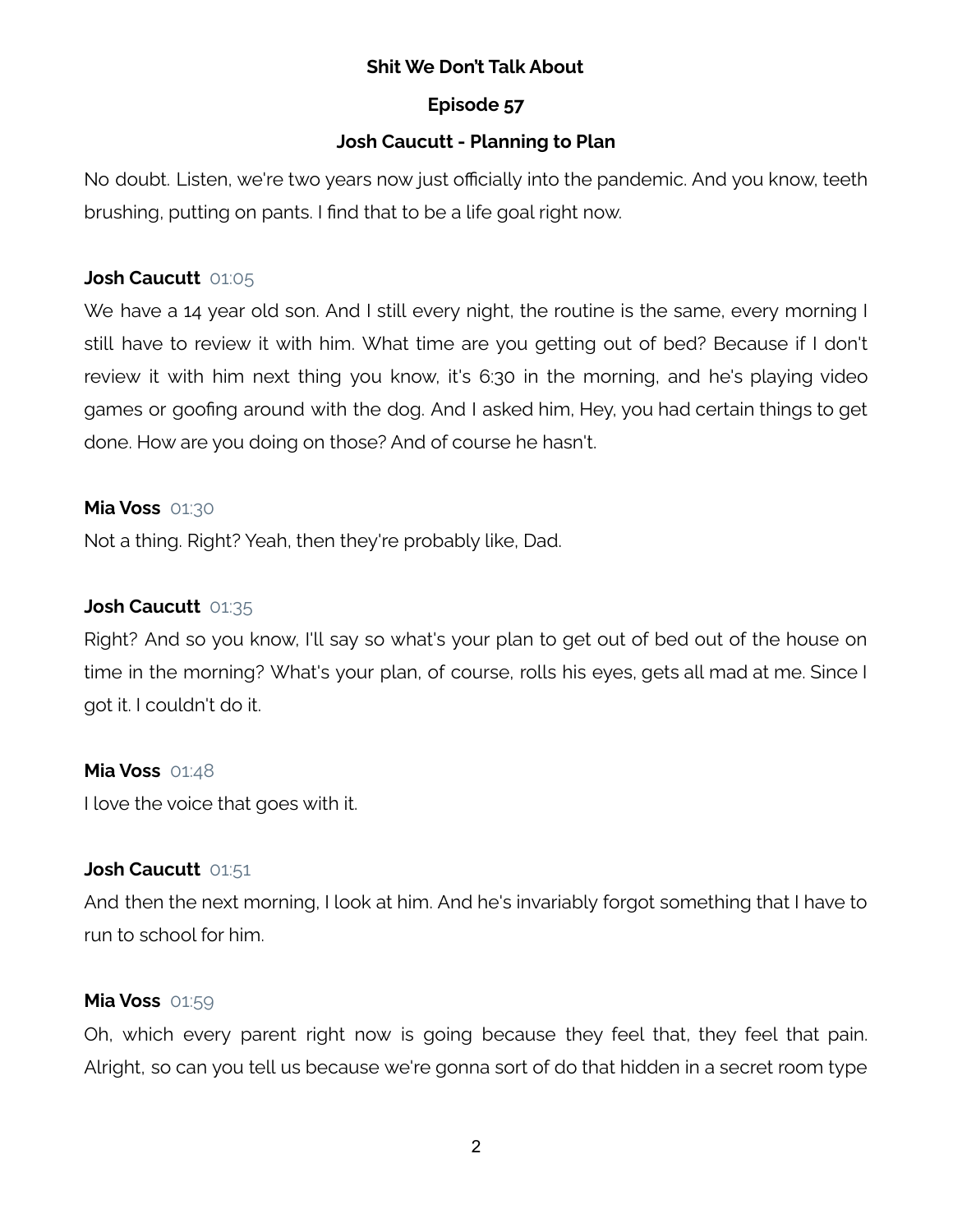## **Episode 57**

## **Josh Caucutt - Planning to Plan**

of interview today just to keep you on the straight and narrow. What do you do for a living that makes you such a great planner? Or you know, ish? You are a great planner.

## **Josh Caucutt** 02:17

Well, I think being a planner made me a good financial advisor. I had a college roommate who once told me that I was infuriatingly normal. And I also so my, a large part of my life is about avoiding drama. And, I tell my wife on a regular basis, I said the number one thing that makes you attractive to me is that you're low drama. But the way you do that is I think you have to have a plan like think through your life.

Think through what you're going to eat, what you're going to do, where do you want to be? Who do you want to be? I used to tell my college players that all the time. Who do you want to be? I don't care what you do, who you are and what you're going to do in life. But who do you want to be? And what's your plan, again, what's your plan to get there?

## **Mia Voss** 03:17

I think one of the best goals you can have in life is to be the least amount of a problem for somebody else because of your lack of planning. Hey, I like that, you know what I mean?

## **Josh Caucutt** 03:29

Okay the 14 year old right? He is a pain in the butt because many times he doesn't plan, he doesn't, we'll look at him, my wife and I look at him and go you know what, if you'd taken 30 seconds to think through your next step, we wouldn't be in this situation that we're currently in whatever that is.

## **Mia Voss** 03:48

You know what I love that that's going to be helpful and not everybody has this is that eventually he will get it and a lot of times we all know there's a lot we had to do to grow up and just go away from something thinking that that was more of the plan. I saw somebody post the other day they're like, my child is now turned and I can't remember what age it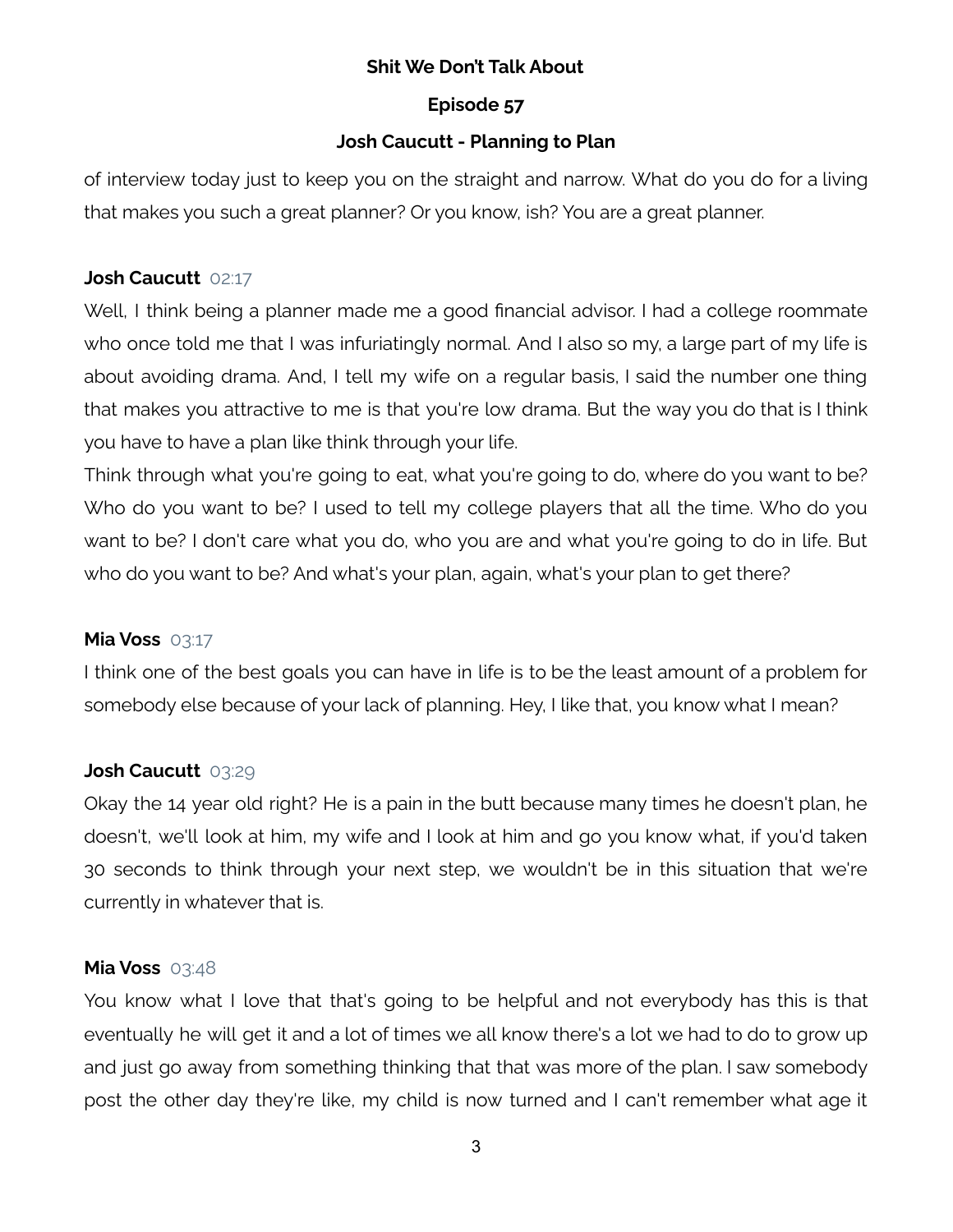#### **Episode 57**

## **Josh Caucutt - Planning to Plan**

was. But I think it's late teens and said and it's official they know everything, this is awesome. I don't have to tell them anything. They got this right and I think I do think you have to go away. And I'm in my 50s I've had to do the come back home and go oh wow. Right. That makes sense or what they said makes sense. So honestly, the planning piece and I know I gotta admit I'm awful at it. That's why I was low grade fascinated with speaking with you about this. I'm over here going to be making notes because I've thought of a couple of phrases one is trimming your wicks so rarely do I have any kind of biblical phrase coming out of my mouth however that is a biblical you know, get your Wicks trim, get your lamps all oiled up or whatever. Sinners bested me.

#### **Josh Caucutt** 04:51

There's a common biblical verse says make the path straight or in Proverbs this one I love, No well the condition of your flocks. We don't have flocks.

#### **Mia Voss** 05:02

No, we have, I call bevvies and flocks.

## **Josh Caucutt** 05:09

But the point is to understand what's going on with your shit, for lack of a better term.

## **Mia Voss** 05:14

Yes, it's in the title. No, well, the condition of your flocks, absolutely. Like where's everything at? And this is why we're going to talk about what's your plan. And as you all know, if you've seen some of the other episode or listened to the other episodes, this thing is, is it's a problem. Lack of planning is a problem, hence why you're in business, hence why you're going to give us some what to do and what not to do's. You know how I love those. So have at it.

## **Josh Caucutt** 05:40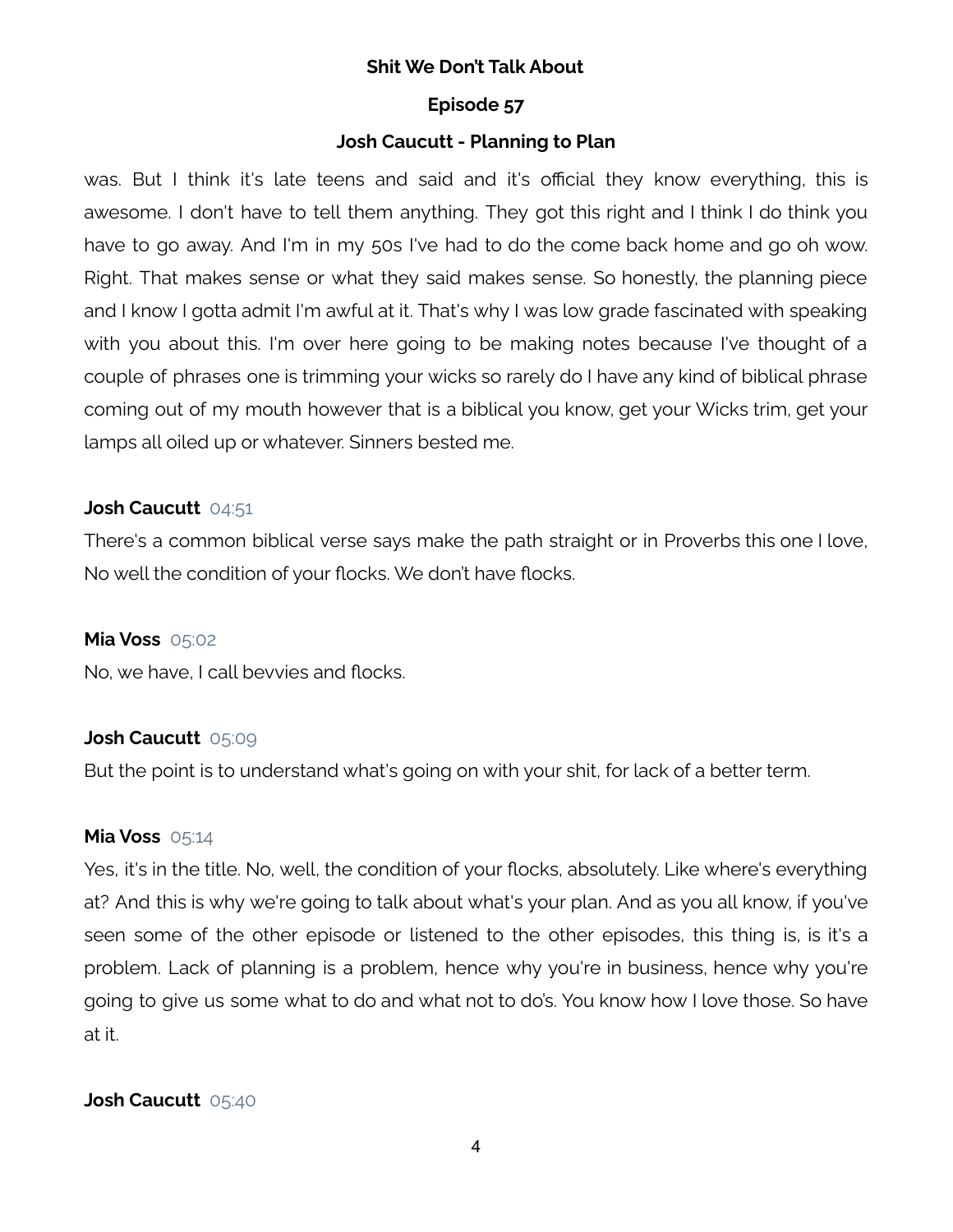#### **Episode 57**

## **Josh Caucutt - Planning to Plan**

Maybe we'll start with just kind of some things that we don't think about planning for, right. So a lot of people think about planning for retirement or, you know, all these various things, my girls, my daughters are both in college or just soon to be in college. And I didn't necessarily dictate to them where they were going to go or what they needed to spend and all of that stuff. But on a constant basis, I'm asking them, what's your plan? Like? How are you going to get to where you want to be? And they did research and they've figured these things out. The one example, though, that I love about Mia, so to go to some of your other contents, I was gonna say some of us need to experience a busted plan occasionally. That help with planning, I often say a bad plan is better than no plan.

## **Mia Voss** 06:29

I love that you said that that's a very forgiving start to this conversation, because you can get frozen with perfection. Right?

## **Josh Caucutt** 06:37

Right. And a plan helps us know, when we're going down a wrong path earlier than when we fail, okay? It just means, hey, I had this plan and all of a sudden, I'm over here, and I haven't necessarily run into anything. But why am I going this direction when the plan says go somewhere else?

And so the plan kind of gives us a warning, right? says hey, wait a minute, you might you might be off track. And maybe there's a good reason to be off track but what do we need to do to get back on track?

## **Mia Voss** 07:14

Or change your plan

## **Josh Caucutt** 07:17

Or change your plan. So there's that element of it. You know, everybody talks about dieting, right? We all at least I do. I'm a yo-yo Dieter. But I actually about four years ago happened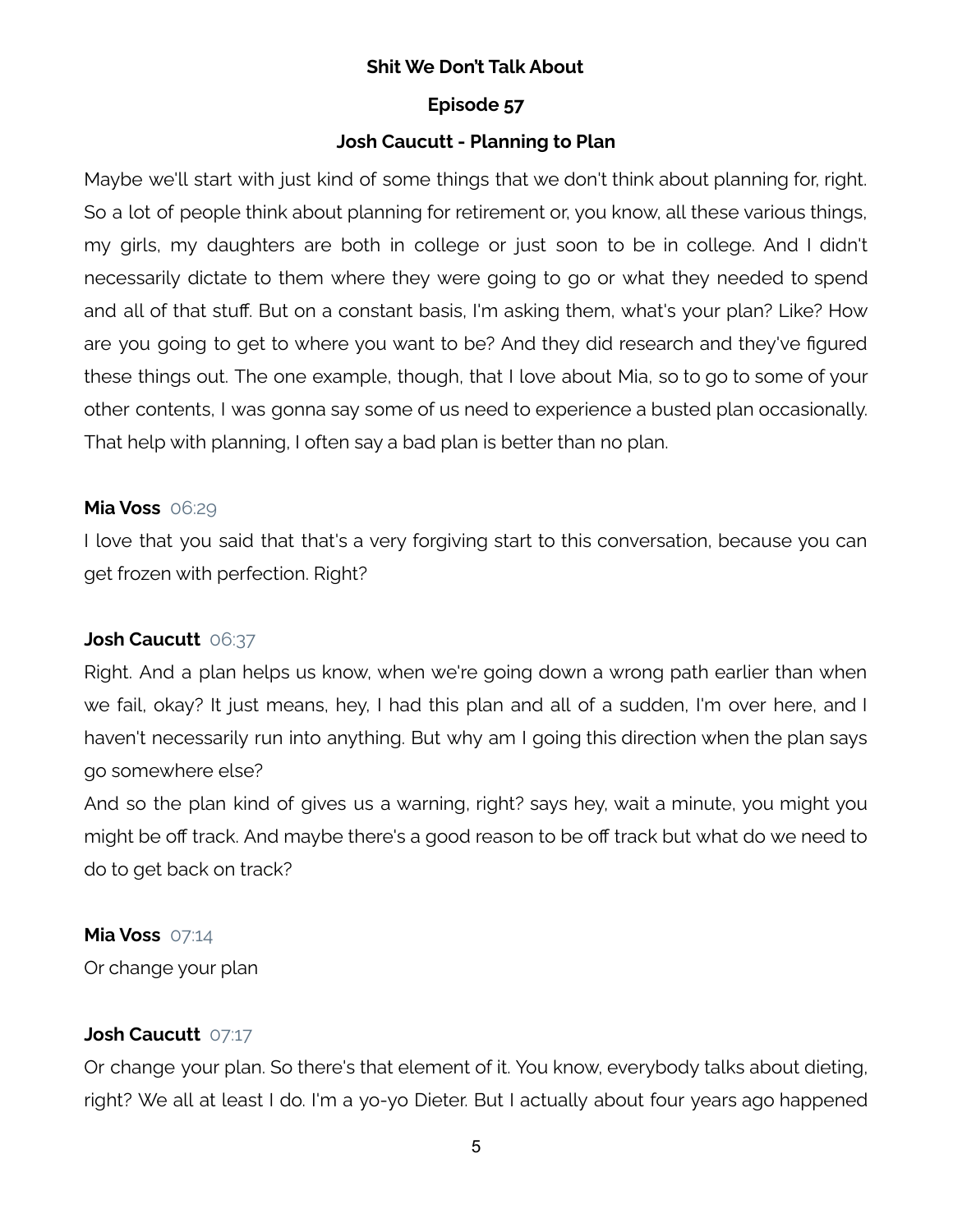#### **Episode 57**

## **Josh Caucutt - Planning to Plan**

on a and I'm not going to tell the specifics of what it is but a way to control my weight. So my weight would fluctuate as much as 80 pounds from the age of since I quit college soccer to now I've had these massive swings looks like stock market, my weight. And I finally happened on a way of eating and a way of exercising and an approach that has kept my weight. I'm still not light, I'm not skinny, I'm never gonna be there. But it's kept it maintained. It's kept it steady. And it's because I had a plan that fits my life.

## **Mia Voss** 08:09

Right there Ding Ding Ding, ladies and gentlemen fits your life. Right and not what anybody else is doing. And of course, social media can really throw off your plan. Oh my god, if we're gonna talk about life planning and money planning and financial, when you start looking at what other people are doing, not knowing anything about that iceberg below the water, not the bad kind. The what really goes into making your life what it is.

## **Josh Caucutt** 08:37

So you just hit on something really critical. So they always say that, you know, there's more than one way to skin a cat. Absolutely. But there's people who have a plan, and who don't have a plan. And again, there's multiple ways to get there. There's lots of different plans. But if you haven't ever taken a moment to sit down and think it through, then you're in trouble. Not to get too many cliches, but he who hits at nothing hits it every time.

#### **Mia Voss** 09:10

It's so fun. It's so cliches are like the verbal memes you know.

## **Josh Caucutt** 09:14

And when they fit they fit. You know, I remember one of the biggest fights my wife and I ever had remember low drama, my wife Sarah

#### **Mia Voss** 09:22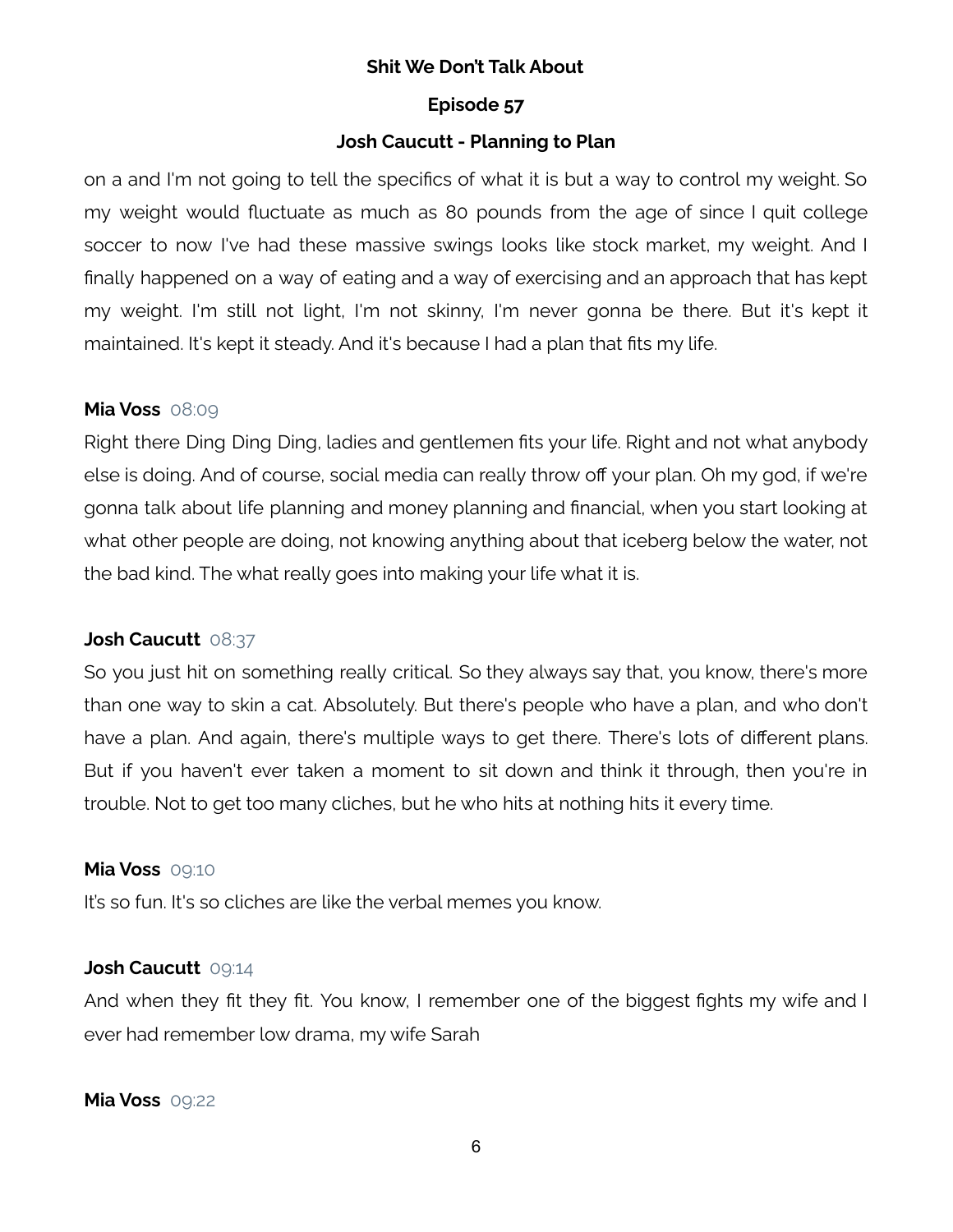#### **Episode 57**

## **Josh Caucutt - Planning to Plan**

Yeah, this is gonna be good then.

## **Josh Caucutt** 09:25

The first couple of years we were married and we will go on vacation. And of course coming from different families and different money, different things we liked. I mean, I was a jock more or less. She was not you know, she likes certain things. I like certain things. We made an assumption about vacation. We each had our own vacations assumptions about what we were gonna do on vacation. And we ended up spending too much money, not getting any rest. Not eating any good food. Not doing like just completely we come back like exhausted and angry and poor. And because we had no plan.

#### **Mia Voss** 10:08

And you're all over the place, you get on vacation. I just was talking with a niece that I was helping her plan a trip to Italy and I just said, you know, the biggest thing too, is just come up with that list, but don't feel like you've got to hit everything or you're gonna really just gonna be so dissatisfied. So that was the toughest moment holiday is lack of planning.

## **Josh Caucutt** 10:27

That list might be make the list and then cut it in half, you know, to come back refresh. And the other thing is purpose of the vacation. So sometimes a vacation is completely rest. Somebody's vacation is I want to see stuff, I like history. My wife and I are going to see Hoover Dam in the next couple of weeks. Like I told her, Hey, we're gonna do, I don't care what else we do but I want to see Hoover Dam, I'm not getting this close without seeing it. And so she's ready for that. She doesn't mean, she could care less about Hoover Dam, but she knows that that's a priority for me, we made a plan to get it, you know, and she gets planned, you know, she can go to get her spa done. And all these other things.

The point is, the plans solve their vacations. And we now have, we don't still don't spend a ton of money, we have the most wonderful vacations, we come back, relax, ready to get back to work. And it's because we had a plan.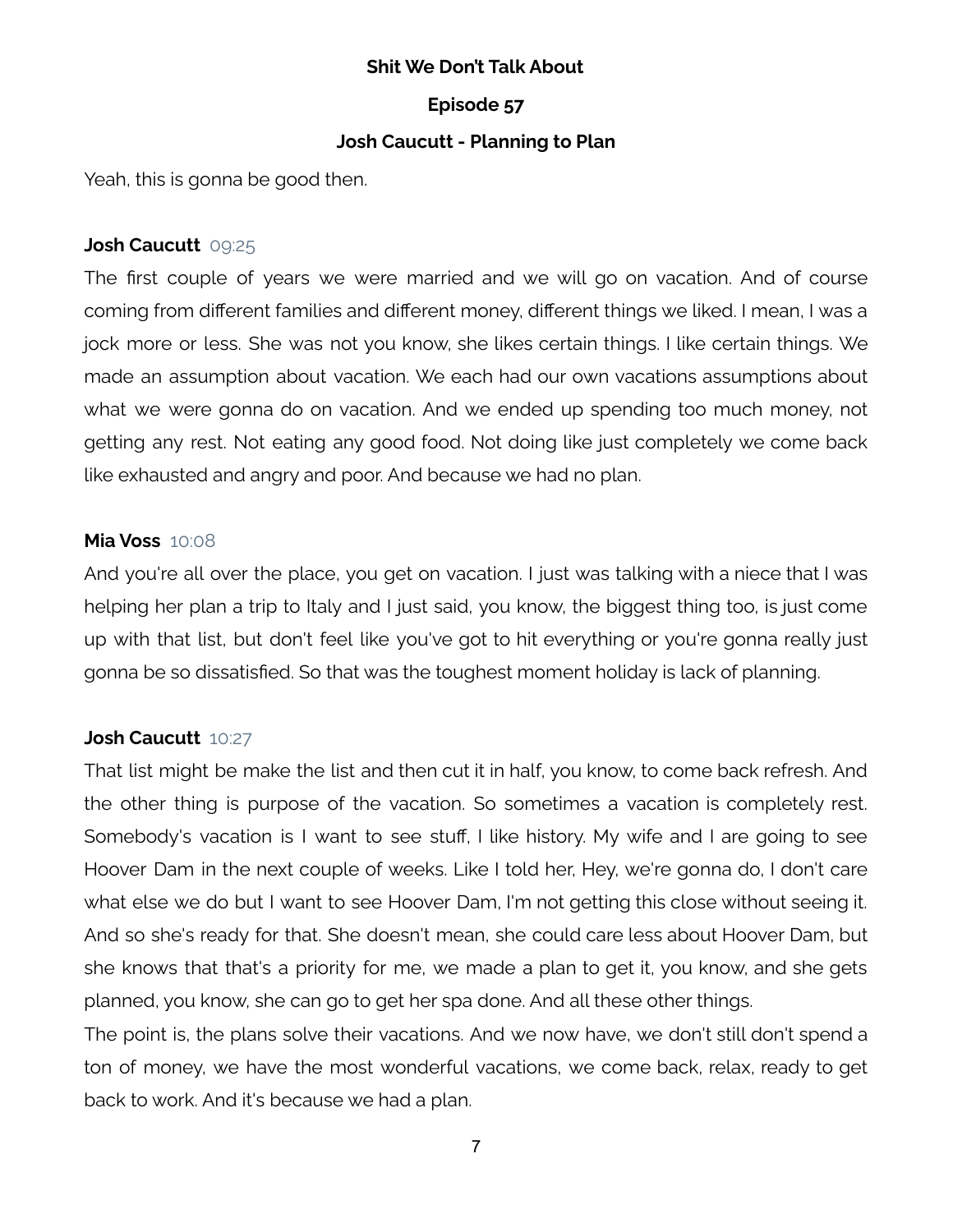## **Shit We Don't Talk About Episode 57 Josh Caucutt - Planning to Plan**

#### **Mia Voss** 11:21

Absolutely. And, you know, I love that to have to get super whoo for a second, I think that's part of emotional intelligence, honestly, is being able to communicate that plan and even come up with it. So I I'm fascinated with EQ and how that can weave into all different parts of your lives, where you're able to say, you're able to come up with it, you're able to say it, you're able to be in a relationship where you can communicate that to so yeah, I just had to throw that in there. Because I think it's part of it to, of you know, knowing what you want, and then knowing how to say it as well. And then say it to people, especially with life planning or any type of planning is having these uncomfortable conversations

#### **Josh Caucutt** 12:02

Well or even, I would even say like sales. I've been in many different sales contexts and usually done okay. And I'm not a person that can talk anybody into anything. So I have to approach sales with a process and a plan. I'm going to need a certain, these are the questions I'm going to ask, if the questions don't go anywhere, then that's not going to be a sale for me. But if they go the right way, the questions the plan the process. And the other thing about sales and about every area of life to, so is if you have a plan, a well thought out plan, it allows your brain to work on other things. So, you and I got dressed up this morning, right? Did you think through what I was gonna wear that occupied some of my brain power. And I think it was, I think it was Steve Jobs, some of these really high net worth guys that wear the same shirt every day. That's what they're doing. They're saying, Hey, I don't want to think about a mundane thing is like getting dressed. Right? I want my mind is better occupied and better focused on something else. And that's what a plan also does for us. It keeps us from getting off track but it also allows us to enhance our creativity, which goes against the idea of a plan a little bit.

## **Mia Voss** 13:33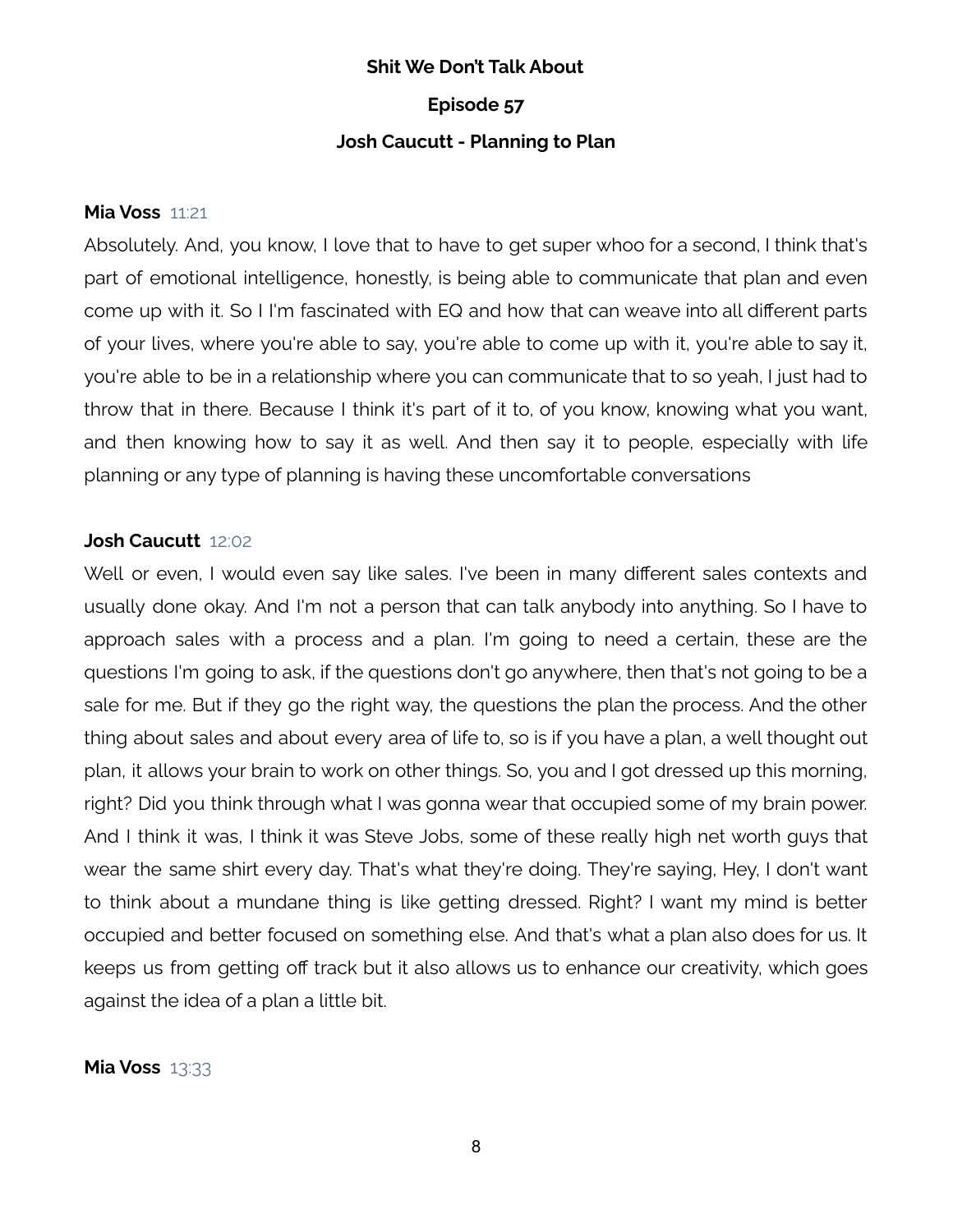#### **Episode 57**

#### **Josh Caucutt - Planning to Plan**

Right. Sure. Sure. That sounds so left brain, right brain in that sense, which, quite frankly, they really can meet and they can accentuate one another right. Now, I love that.

#### **Josh Caucutt** 13:46

On my soccer teams, when I coach I have a very strict structure of how they play. And again, I'm not gonna get too detailed in this, but I tell them I say listen to structure then allows you to be creative. Because if everybody's creative right off the bat, then it's just chaos.

#### **Mia Voss** 14:02

That's so true. That's true. And you can use that for everything. Obviously that's a team. That's a team player type of thing. Think about it with actors. I was listening to a podcast the other day talking about an actor that just drove everybody nuts because they were super creative. I think it was Marlon Brando, everybody hated him because he just gonna show up and they thought, you know, it was so great. But if you are that person that's on that team. You can't see what they're doing because they're just they've decided they're going to start with a new accent or something I know…[cross talk]

#### **Josh Caucutt** 14:36

This will probably ring true for you. But think about businesses you've probably worked for where you've had a boss that you'd liked and he or she has been a great person. But they're a bad administrator. They're a bad planner. And I can think of a boss specifically. I love him. If I saw him today, I'll give him a hug. I love to go to lunch with them all of that. I didn't want to work another day for him. Because there was no plan. Every day was a different going left, right straight down, stop, it didn't matter. And I had no ability, and that was a sales job. And I did a poor job of selling because I was too worried about what the process was because I didn't know the plan may have been weakness on my part. But again, I had to understand that.

9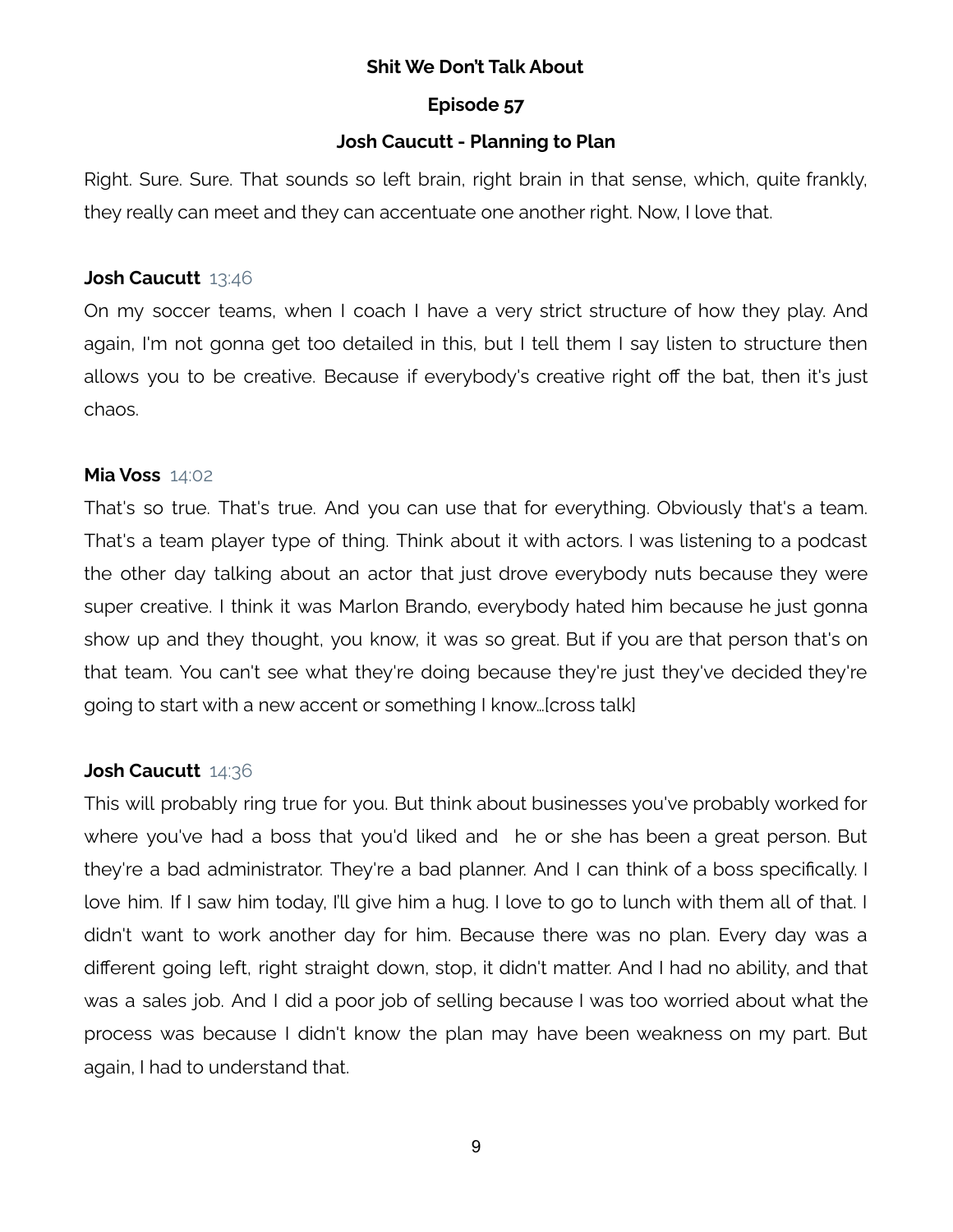## **Episode 57**

## **Josh Caucutt - Planning to Plan**

## **Mia Voss** 15:21

Yeah, I can. I know a lot of people can relate to that, too, which is why we have a lot of entrepreneurs out there. So let's dive in with some what to do and what not to do of either some stories you've seen, because I know one thing you mentioned, when we were talking about this is never changing your plan. So we can we can speak on it and maybe choose what you would like to focus on is that more of the retirement plan, which really should be I mean, I'm in my 50s. So, you know, let's figure out, let's talk about that too of like, what are some of the really good tips again, what not to do's are my favorite of planning, life planning.

## **Josh Caucutt** 15:59

There's, so the thing to do for sure is know where you want to be.

## **Mia Voss** 16:07

Give me some examples.

## **Josh Caucutt** 16:08

So, again, in my industry, what do you want to do? Again who do you want to be? I know, folks who are financially more than able to retire. And I will ask them that in the office, I'll say, well, what do you want to do? They don't give me a good answer. I'll say I don't care how much money you have. You're not ready to retire.

## **Mia Voss** 16:29

Yeah. Yeah. Mindset.

## **Josh Caucutt** 16:33

Mindset. And knowing, so the vacation, you know, Sarah, and I, when we did that, we wrote down what we expected from a vacation. Before we determined how we were going to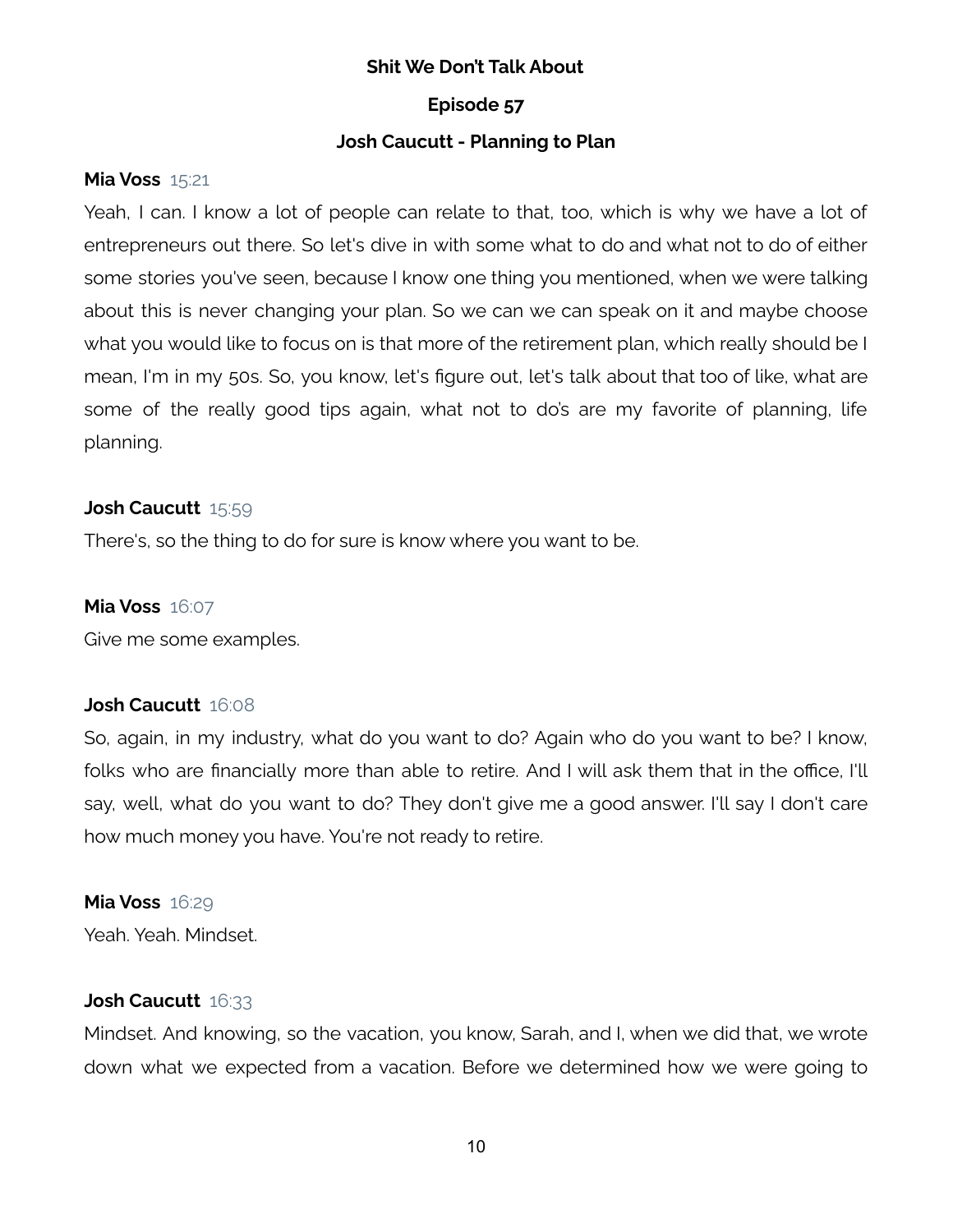## **Episode 57**

## **Josh Caucutt - Planning to Plan**

vacation. So I would say one of the things not to do is start filling in the bones before you understand what the whole thing looks like.

#### **Mia Voss** 16:57

Gotcha. And what would that look like then?

## **Josh Caucutt** 17:02

So filling in the bones would be saying, hey, and I would say with my kids. So when my daughter says, hey, I want to go to college to be an electrical engineer. That's not what she's doing. But that's, and I'm okay. What does that require? Does it require you to be a good student? What do electrical engineers like? What other jobs could you do prior to going to college that can help you in that space? What schools have good programs in that space? So it's filling it out. And that process of talking through the plan sometimes tells people that their plan, their goal is the wrong goal.

## **Mia Voss** 17:50

Right. Remember how we were talking about real quick, when we were planning this podcast, I said there was the thing from office space, where it's the office and the whiteboard, and it just says the meeting was called planning to plan, right?[laughs]

## **Josh Caucutt** 18:08

I would probably fall into that category of people. So the other thing about the plan, so some people are very…

## **Mia Voss** 18:18

You can make this a drinking game, by the way.

## **Josh Caucutt** 18:21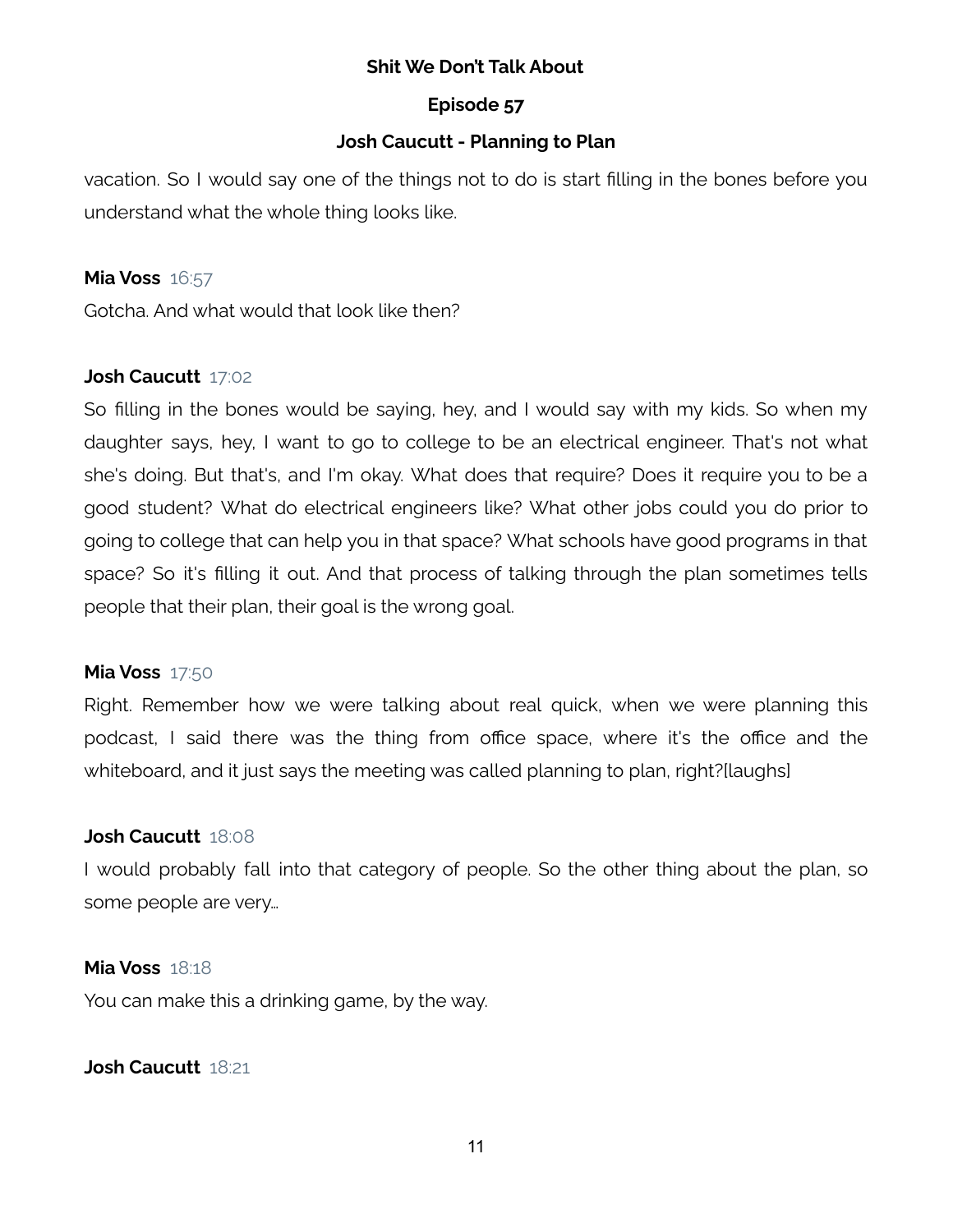#### **Episode 57**

## **Josh Caucutt - Planning to Plan**

Yes. What's your plan every time, take a shot. Some people and I used to be jealous of people like this. So you have probably observing people like, people who are very instinctive. Like they seem to make the right answer or the right joke. They seem to know what, and for those of us who aren't blessed with that, we have to plan and that's where, be willing to make slight adjustments in your plan, keep doing the plan over and over. But if your plan never adjust, then that might be the definition of insanity, doing the same thing over and over and expecting different results. So plans are always going to be tweaked. When I was a coach, I coached two college soccer teams, a men's team and a women's team at the same time during the same season. I had four hours of practice every evening, and then every weekend, gave back to back matches. Okay, I had as many as 60 kids to keep track of. And so I had to have a plan, I had a process. I kept track of every practice session for four years that I did. And I would have a hard copy. I had three ring binders. I never did the same thing ever again. But I would go back and look at them and go okay, here was the plan this day. Did it work? Did it not? What could I do to make it better?

## **Mia Voss** 19:46

Gotcha. And what do you think are some of, which again, I think we can apply all this to life obviously when we're talking about your 14 year old too, because I think it does all get put into the Is this willy nilly way of living, and then it's all going to funnel down into this giant little okay. Then it's all going to work out at the end because all this activity is going to end up with this cookie cutter vision of it right?

Which nobody's doing. Honestly, I look at my 81 year old parents, and my mom is ahead of her HOA board, my parents are going, they planned so well, my mom and my stepdad there. So I really feel very comfortable about what that is. But I think I'm also on the unusual side of having parents that I know, have their shit together a little bit.

## **Josh Caucutt** 20:39

I can tell you all the worst stories.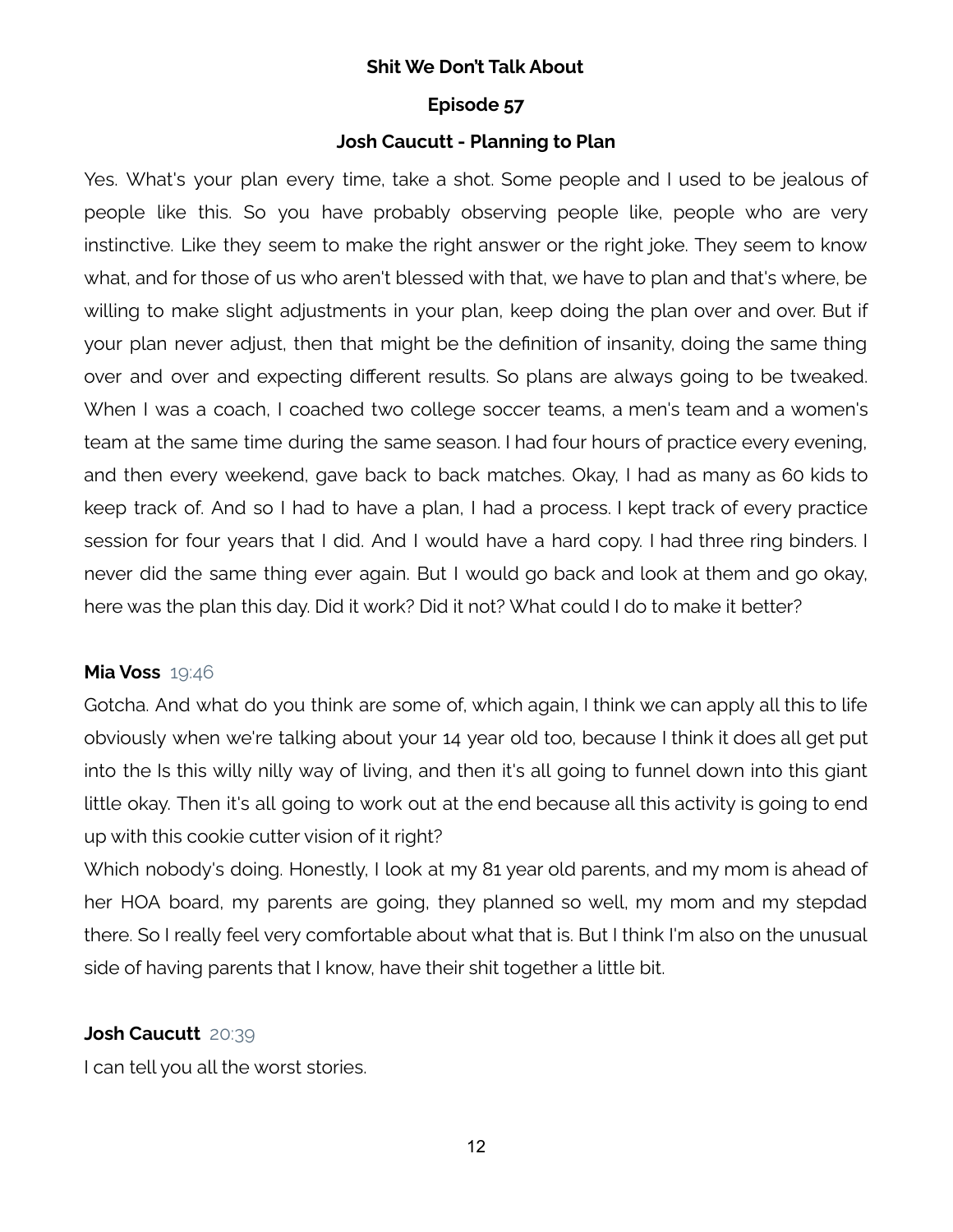## **Episode 57**

## **Josh Caucutt - Planning to Plan**

## **Mia Voss** 20:42

Give me a few and if you feel comfortable then also let's talk about because again, I feel like all these parables and analogies you're using, again, we can use that in life too. But especially for people with ageing parents. What are some things we can do. I just got lucky, I didn't do anything. I just nag him a little bit. But you know…

## **Josh Caucutt** 21:05

This is the easiest way and then you're going to blow up when I say this. You have to sit down with your parents, all of us and say, what's your plan?

## **Mia Voss** 21:17

And then tell your plan to right I mean, you gotta hold yourself…

## **Josh Caucutt** 21:21

Your plan. Mum when you can't go up the stairs anymore, what's your plan? Mom, when you can't take a shower by yourself what's your plan? Mom when there's no, when none of your kids live nearby whatever, those issues are. Hey, Mom, what if somebody calls me and you're in the hospital snd you're non responsive? What's your plan?

**Mia Voss** 21:50

Yeah.

## **Josh Caucutt** 21:52

And if we don't have a plan for those things, it's actually very selfish. We're avoiding those icky, they're typical conversations, right? Talking about being ill and being bedridden, and potentially dying. These are things that happen to all of us, but by avoiding the conversation, by avoiding talking about that shit, it's very, we leave our loved ones sometimes with a mess that can take years to unravel.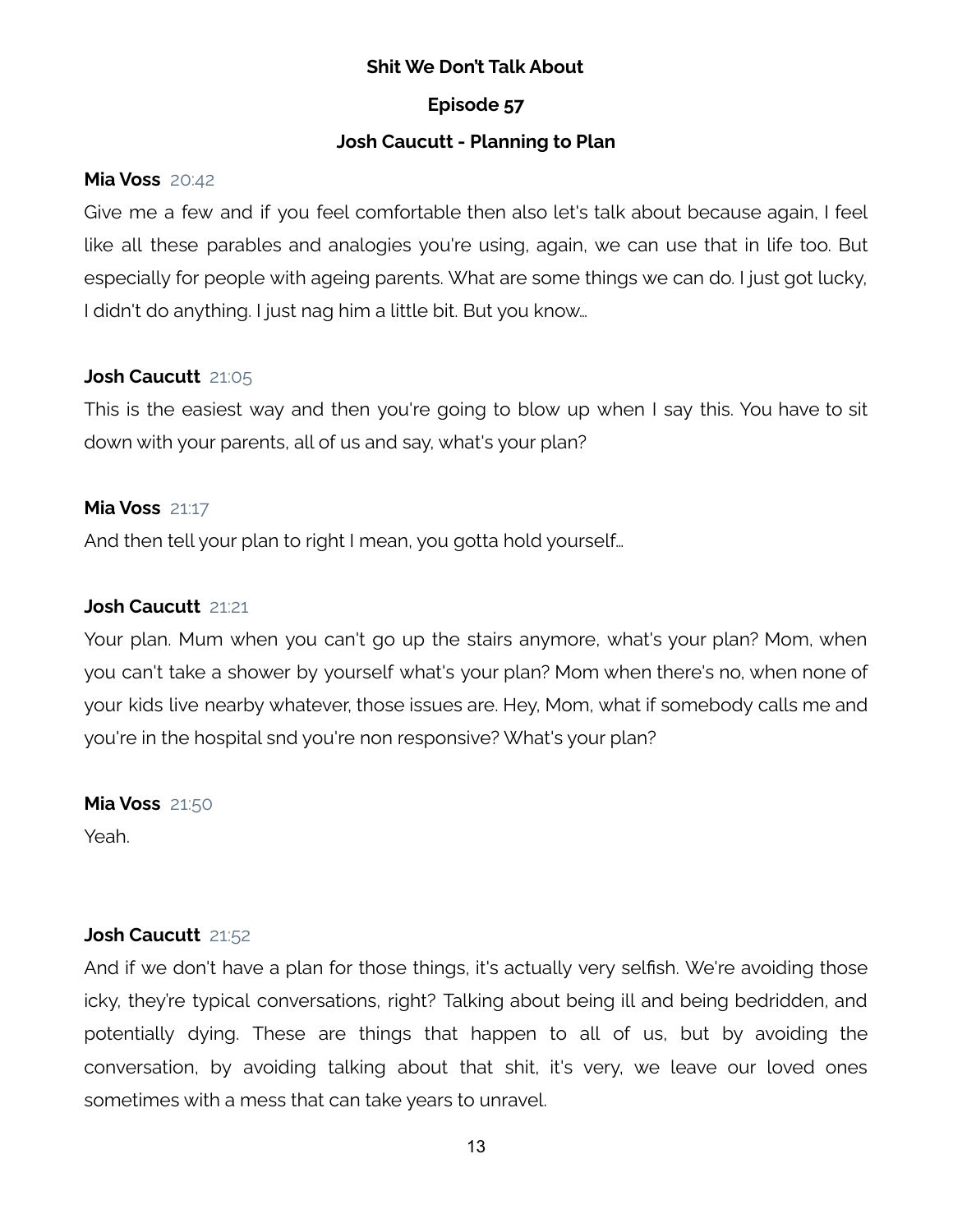**Episode 57**

#### **Josh Caucutt - Planning to Plan**

#### **Mia Voss** 22:26

And it's a lot more common Josh than I think people even want to think. We see some high profile things, which always shocks me as well, the high profile people that I'm like, Dude, you have money to pay people to do that, not just to have the conversation.

#### **Josh Caucutt** 22:43

Michael Jackson never funded his trust. Something like that. His entire fortune is still in limbo.

#### **Mia Voss** 22:53

Yeah, I've heard several of them and I mean and this think about what, this has been on a couple of the other podcast episodes as well. But what it what a sad waste that is to not have what your heart song is, what really lights you up, be funded, or be taken care of. And, you know, I think what would be an interesting challenge, as well as taking what you just said. And this, I'm in the middle of it. So I'm saying it's my own Pepsi Challenge of turning that discerning eye to myself, and saying, Okay, what would happen if you did have a stroke, or and I live by myself, like, what's my plan, and I just got this really cool thing from this company called *Invisi-wear*. And I don't have it on me, but it's kind of like the help, I've fallen and I can't get up thing, right. And I'll put a code in here because it's really cool to have this as somebody that's on a job site by myself. Someone that travels a lot, somebody that lives on my own, to have something where I can click this button. And it's not only going to go to the local, the pinpoints where have local authorities but then your top people that are your get out of town people I guess, the come over and clean out my drawer, person I say.

## **Josh Caucutt** 24:11

And that plan so the other thing that I run into a lot is well, let me go back to this. Boomers, I know, I hate the inter-generational hate. But in general, Boomers went through life, and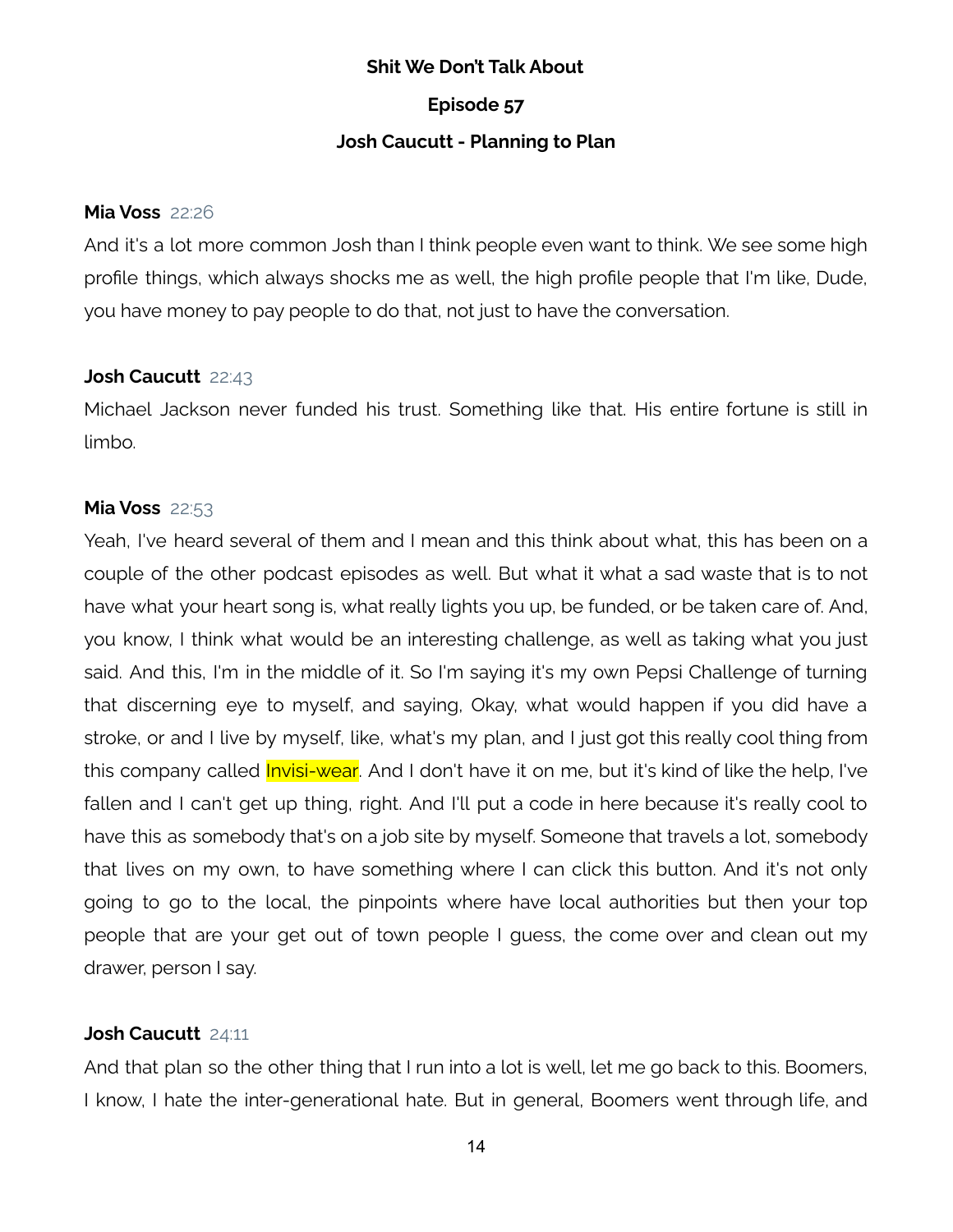#### **Episode 57**

## **Josh Caucutt - Planning to Plan**

they solved every problem by working harder. You know, they needed a better job. They worked harder. They worked longer, and they were very good about that stuff. And their health was generally good. What's happening with the boomers is they finally retirement is the first problem that they face that they can't solve by just working harder. And those days are over. Yeah, your parents are a massive exception. Huge percentage of them didn't have any plan, don't have any plan in that space. The other plan thing they didn't plan for many of them and then not just I don't want to just pick on boomers, but we need to have a plan to get our kids out of the house. And what is you know, and I'll, what is your plan? I have clients who have 35 year olds still living in the basement who aren't contributing to the household and what's your plan to get them out of there? Because they're the ones that jeopardizing your future, your financial future?

#### **Mia Voss** 25:24

And that's hard talk right there, dude.

## **Josh Caucutt** 25:26

I want to just touch it lightly, but…

#### **Mia Voss** 25:29

No I like it That's shit we don't talk about that. I've never heard that Josh of like, what's your plan to get your kid out of your house? And I know that that's really tough. I mean, I just saw a meme about this current generation have gone through a downturn of the economy, or if you're born in 2000, you got 9/11 2008 this pandemic, what others shit show we've had going on between there in the last 25 years. So yeah, that's a hard talk, though, too.

## **Josh Caucutt** 25:59

It's hard. And these questions, and I found though, that the what's your plan is better than, especially those of us in sales and our client facing to say, that's a bad plan, or your plan sucks? Or getting advice, saying, hey, you need to do X? Like there's a whole conversation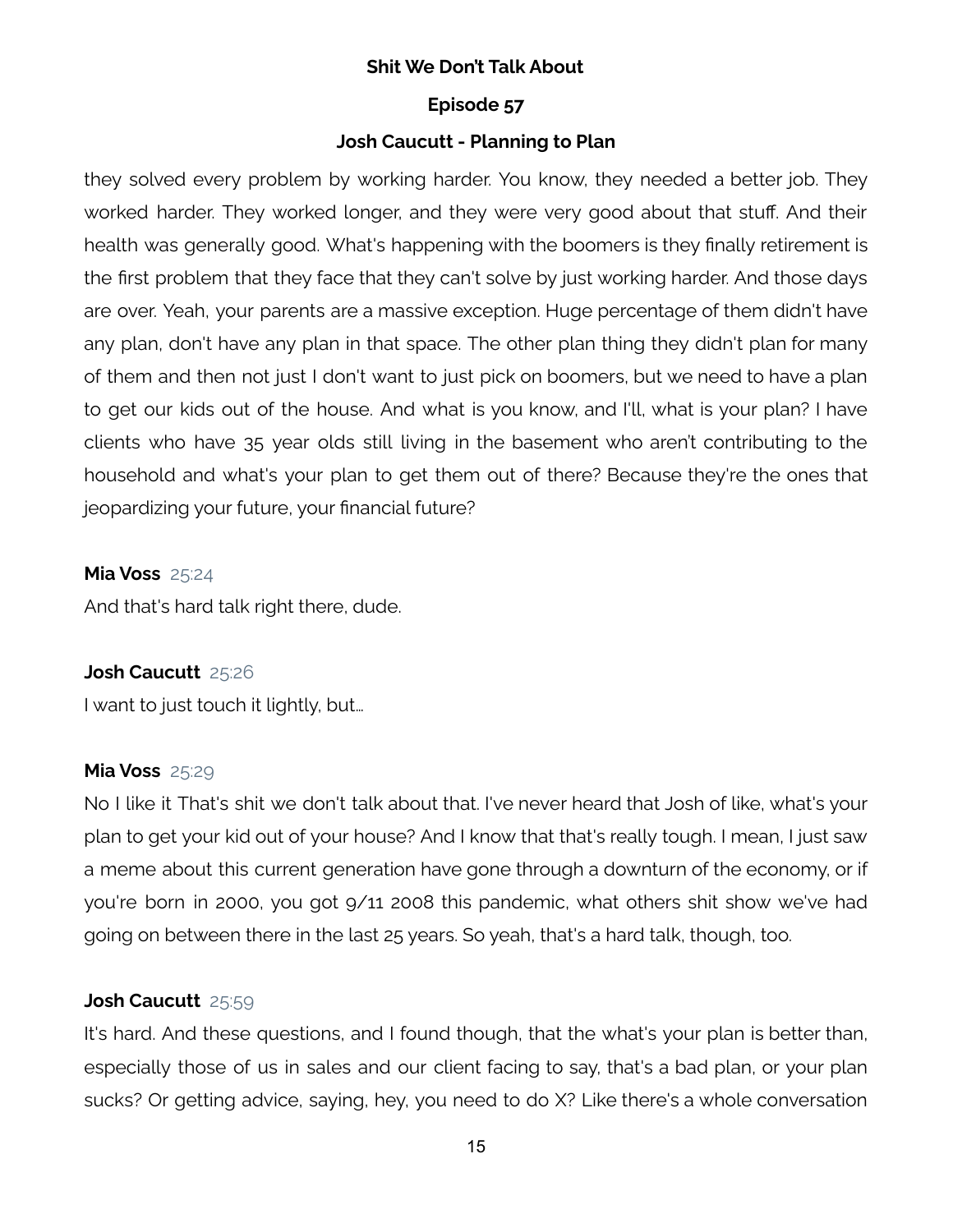#### **Episode 57**

## **Josh Caucutt - Planning to Plan**

that happens way before that point. And I just find that that question, what's your plan? I'll give you another. My wife is chronically late. And she will list the day's events of the next day. And this is gonna sound horrible. I'll say, well, what's your plan to get to those on time? And there are times when I'll try to help her because I know she's not. I'll look at her plan. I'll go there's no way you're getting all this done. Yeah, I'll try to take some off her plate, if I can, you know, because I just know she's a people person. She talks and she doesn't get to the point. You know, it's an interesting thing. My dad was once on television, interviewed on television back in the 80s, when TV was still new.

#### **Mia Voss** 27:18

Like being on TV was a huge thing.

#### **Josh Caucutt** 27:20

I remember he was, yes, he was in this roundtable situation. And to this day, I still remember him. We all laughed at him when we came home, because we saw him in the middle of this conversation. Go like this and look at his watch because he had a plan, hey, we need to be done on a certain day, a certain time. What's our plan to get this conversation and no one else cared about the time. They were all on TV what do they care about? He needed to know what time it was because he was on a plan. He was on schedule.

#### **Mia Voss** 27:51

You realise your dad would have gone viral at the time that you guys are probably constantly like, wrote him, a hard for the hall watch [laughs]

#### **Josh Caucutt** 28:02

Like somebody just you know, you whipped out your watch in the middle of this.

**Mia Voss** 28:07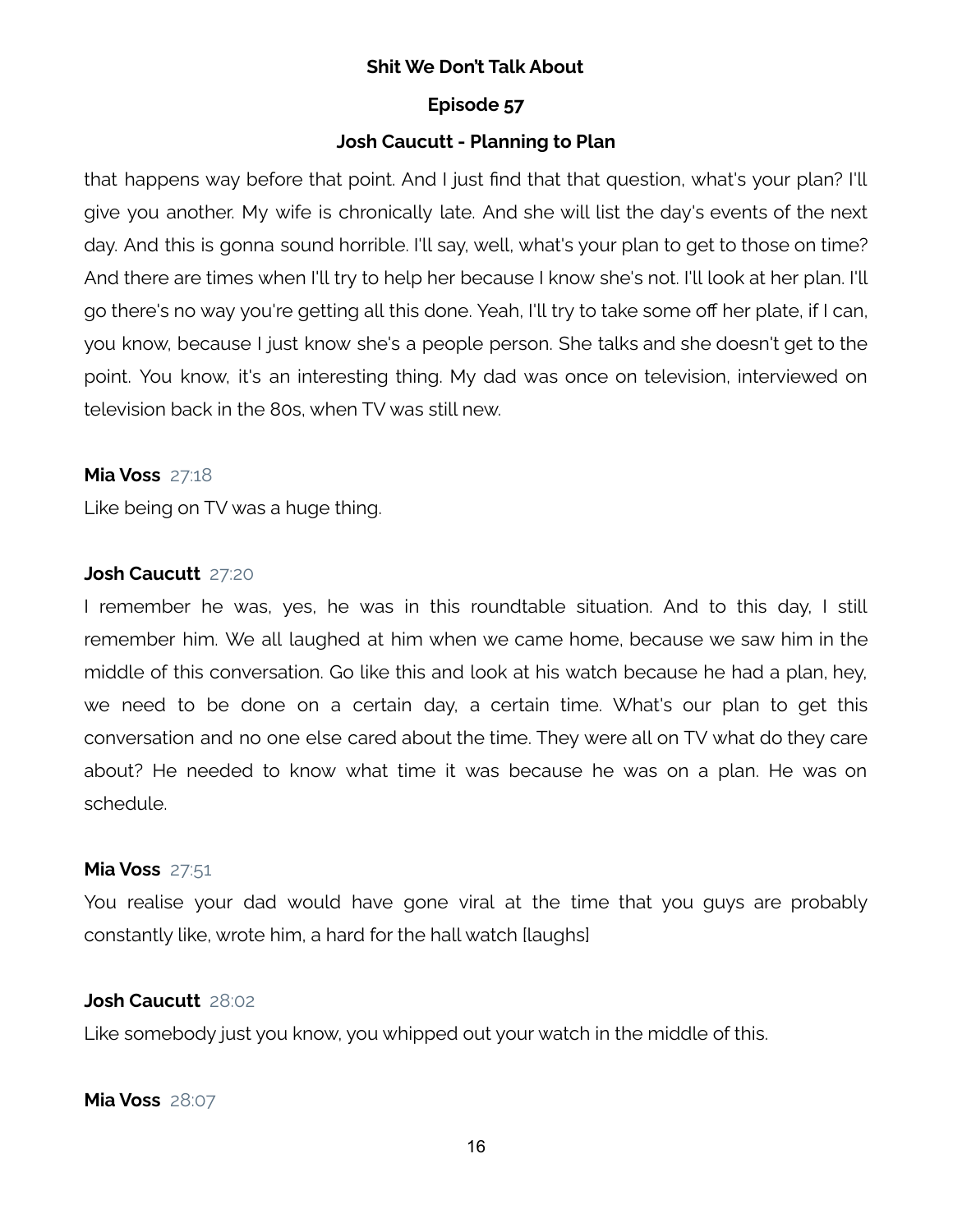## **Episode 57**

## **Josh Caucutt - Planning to Plan**

Shaking his watch. Oh, my God, I guess he had a plan. He knew like I got this certain amount of time to do this.

#### **Josh Caucutt** 28:15

He knew what the plan called for and he was checking to see if we were still on plan. That was the thing. All of these situations in life just are made easier with a plan. Just take a second. Think through it. It also teaches us, helps us know if our plans are logical or sustainable. That's another you know, the diet, I had to pick something that fit my life and what's sustainable, because I've done many diets before where, yeah, I lost a lot of weight. But it after two years, I couldn't eat that way or I couldn't do that schedule anymore.

## **Mia Voss** 28:50

And that goes back to even the questions that you're asking your wife with that list, or when you're talking about this particular plan, it is about finding that specifically and I'm gonna throw this in there. I listened to a podcast the other day about a woman who has this very interesting app. It's for menstrual periods. Yes, I just saw fishtailed right into that one, right.

## **Josh Caucutt** 29:12

But we're always talking about incontinence and all kinds of stuff.

## **Mia Voss** 29:15

Yeah, exactly. Also, half the population at one point has a period. So then we have that too. But what I loved about that was talking, and I'll post a link in the show notes to this to, the woman who was talking about how even finding out what works for you for a diet and for sleep and all of that. Like, if a lot of these things are based on like something you would post Josh or what you were doing. You're talking about somebody that's completely different. So just the encouragement of like looking at your own ecosystem, how your body works, your gender, your age, and finding that particularly and that's why this really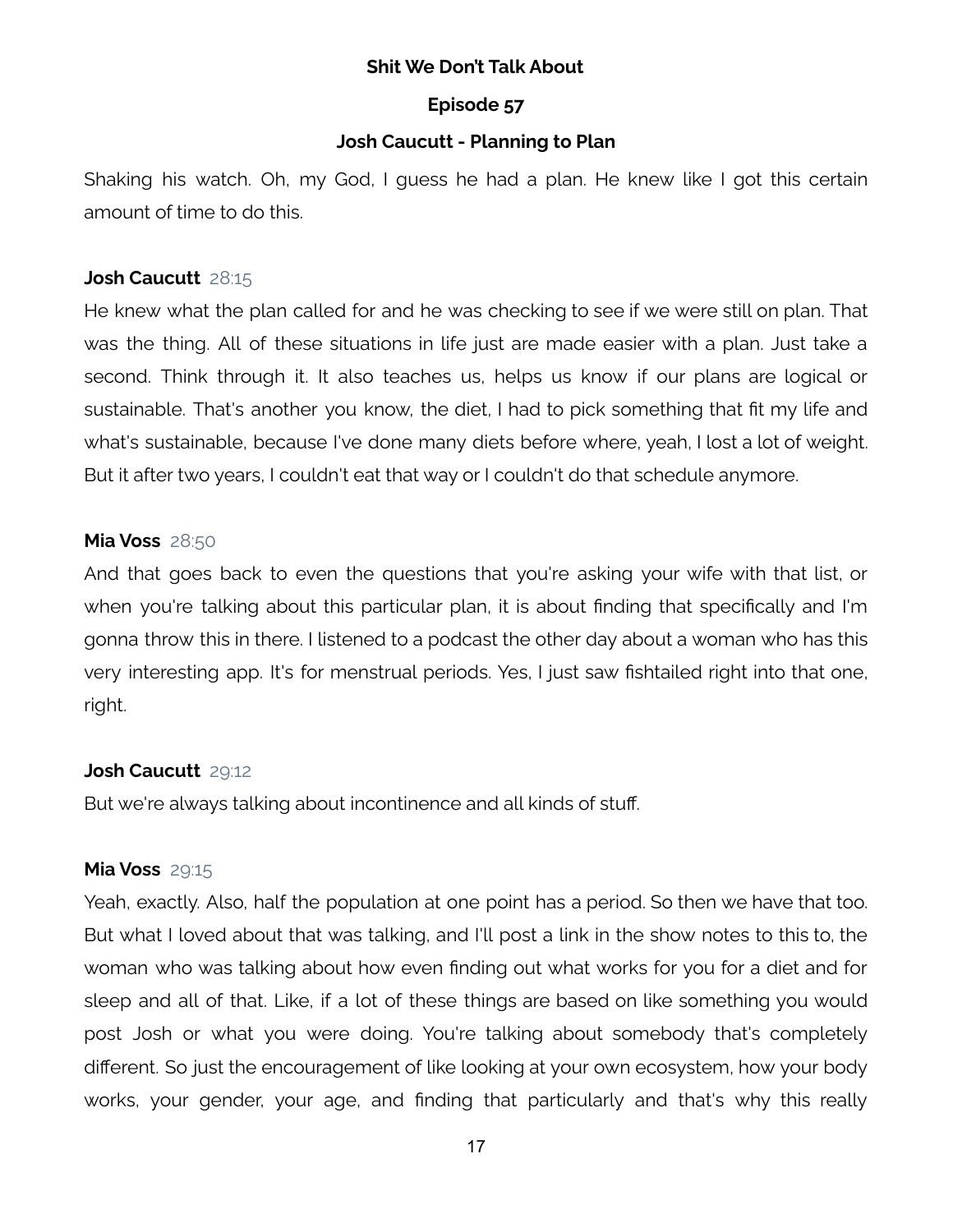#### **Episode 57**

## **Josh Caucutt - Planning to Plan**

appealed to me as well. Same thing with planning of that but I want to wrap it up into a little bow and then if you Gonna give me some more tips, little tips, we can have takeaways. I do love the fact that that us planning us being ready. That's being a good steward of the rest of the people in your life. Because you're showing up on time, you're not causing a problem for someone else. I just had to have a talk with somebody the other day, who was kind of all over the place, and I'm really busy. And they said, I'm really busy. So I get that, but your busy is causing a problem for me. And I know that's hurting your feelings, but get your shit together is kind of where I was going with it. But you know, and in a kind of loving way, because I really enjoyed this person. And I've had to have that same talk given to me as well, and it's not comfortable. But it does remind you that your stuff can affect other people. And even for me as a single woman with no kids, it's like that then adding family, adding business partners, right? You know, it can be a mess.

## **Josh Caucutt** 30:54

Sometimes having a plan is just a way of showing respect to those around you.

**Mia Voss** 30:58 I heard that. I heard that a lot. That's a Josh's.

## **Josh Caucutt** 31:04

I guess it just kind of came to me as you were saying it. It's the same as being on time is a sign of respect. Your time is as valuable as my time, well having a plan. And then ultimately, we've talked about end of life planning. That's the ultimate sign of respect. Hey, you're grieving for this person. And oh, by the way, you don't have to plan a funeral. You know, all these details, these mundane details that people that are difficult to handle their candle. Here's the plan. Don't worry about it. Go the funeral, grieve…

**Mia Voss** 31:40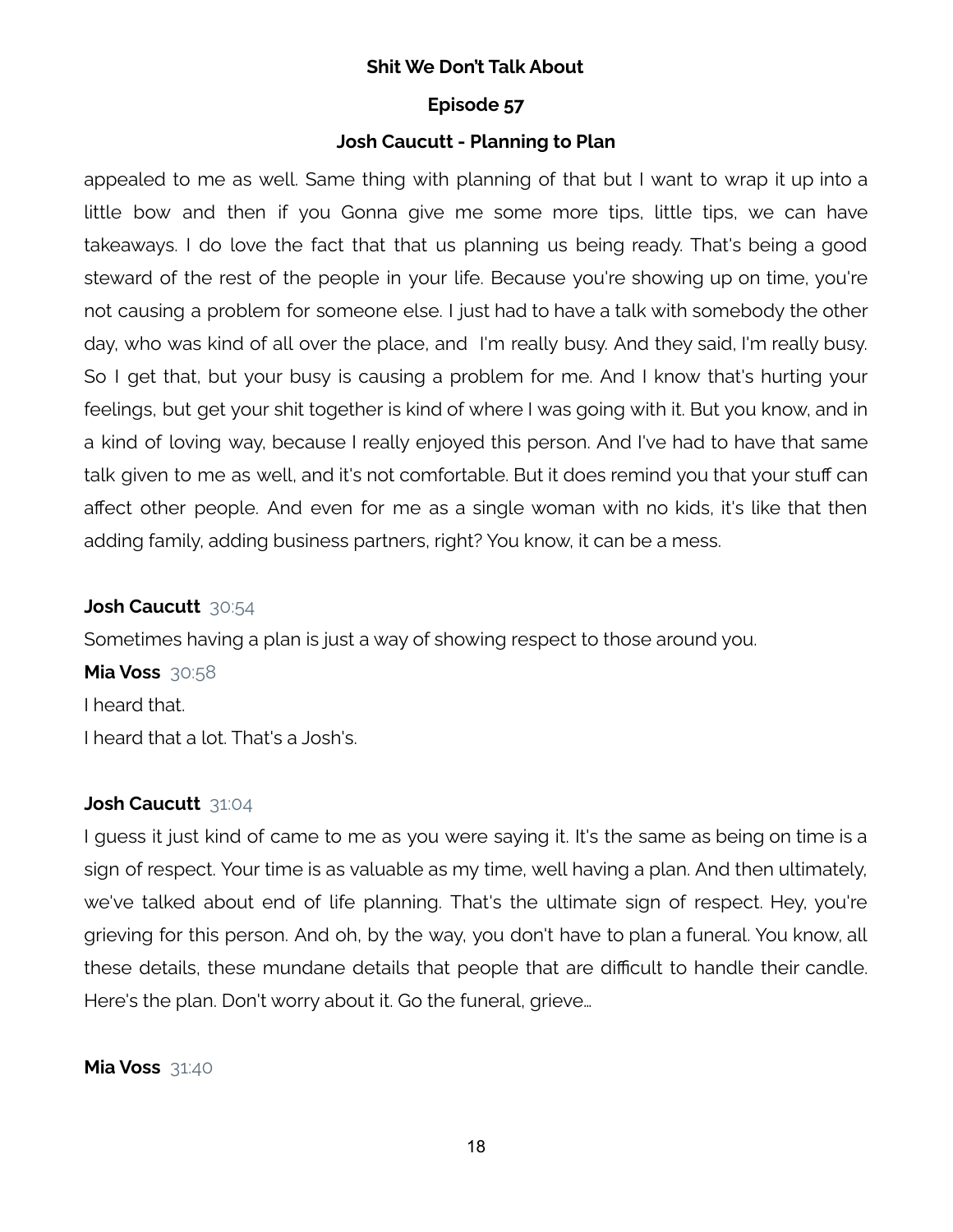## **Episode 57**

## **Josh Caucutt - Planning to Plan**

I care about you. I love you. And these are, and then that also, too, I think we've said this again in a couple other shows, that that also really cuts down on the fighting, and the strife and the pain, you're already in enough pain of losing someone can you imagine how bad you would feel there's probably those movies where the person is sitting in the afterlife going I'm so sorry. Like watching everybody just go at each other.

## **Josh Caucutt** 32:07

It is and then going back to the just the vacation idea. I mean, my wife and I go on vacation and fight very little. It's instead of…

## **Mia Voss** 32:18

[cross talk] you're drinking heavily.

## **Josh Caucutt** 32:23

It's just, we all need a plan. And it can be for things just like getting dressed, you know, doing laundry, our kids. [cross talk] About 10 and 11 years old, they started doing their own laundry. And I'll say they'll come to me and go, Hey, I'm out. I don't have any what and I go, well, what's your plan this weekend to get your laundry done and in accordance with all your other stuff that you have to get done.

## **Mia Voss** 32:54

The Caucutt house that's on the wall, what's your plan?

## **Josh Caucutt** 32:56

We're not the Vaughn traps, but…

## **Mia Voss** 33:01

[cross talk] Everybody kind of comes in sings a little song. I love that.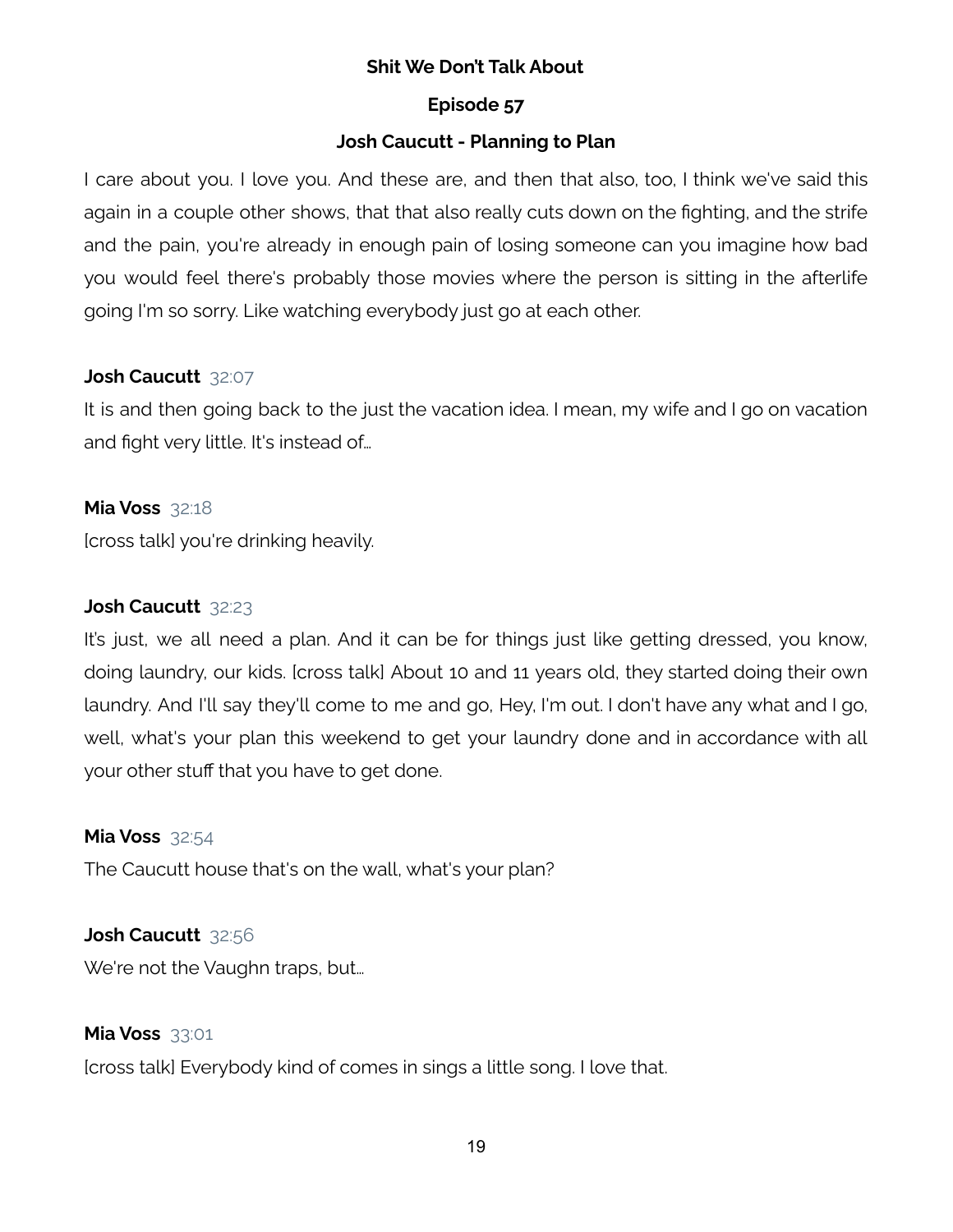## **Episode 57**

## **Josh Caucutt - Planning to Plan**

## **Josh Caucutt** 33:05

Let me insert one of the things. I think one of the reasons people don't have a plan and sometimes this is with my kids I've observed this is because if they have a plan, and they don't accomplish what they're supposed to accomplish, it's on them. Whereas the people who approach something with no plan, there's always something else they can blame.

## **Mia Voss** 33:25

That's right. It's very true, sage words, get your shit together people is what we're trying to say. All of us right. All right. I have one more question for you. You don't have to answer if you don't want to, but it would be funny if you did. Do you have a favorite swear word or phrase when you're frustrated?

## **Josh Caucutt** 33:45

Let's see you got to make me mad and then it'll come out. It's one of the traditional swear words it's gonna be PG gosh. You know what I say a lot, Dagnabbit. [*Mia laughs*] the other one I use it always gets a laugh and I don't know why I say rats. I have people from college who still mock me for saying rats. I don't know.

## **Mia Voss** 34:23

I think that's adorable. I love it. I think using it's kind of like the good place. Remember how she couldn't swear. My favorite I've been using lately, it's like I don't give a fanion, that's been super, super cool.

**Josh Caucutt** 34:37 I like that one

**Mia Voss** 34:38